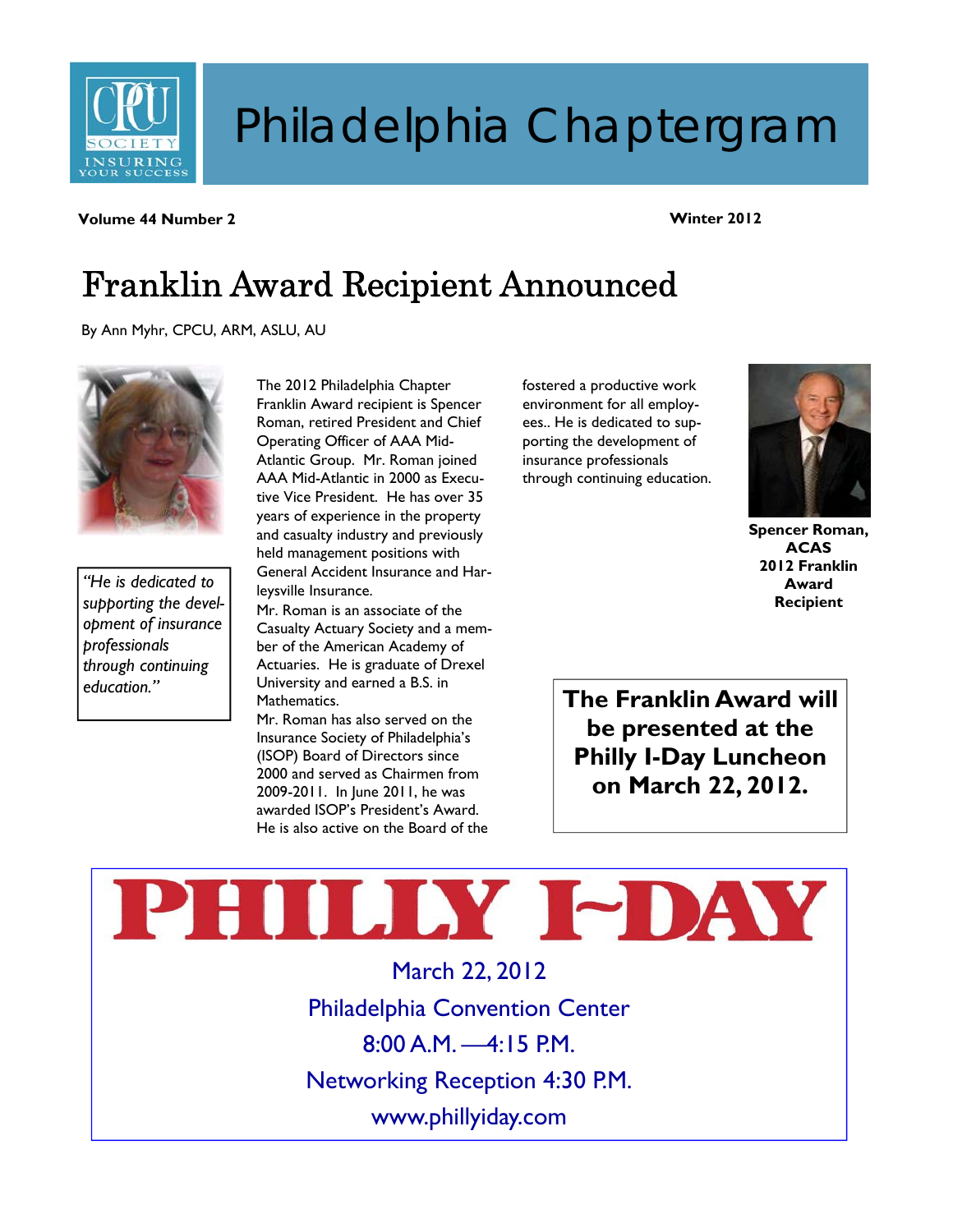

**Joyce Shefsky, CPCU Vice President Client Services, ECBM, LP.** 

*"If you are not actively involved in the chapter activities, I would strongly recommend that you participate."* 

# A Word from The President

CHANGE!! Seems to be the new buzz word. We are seeing change in the economy, change in the insurance market place and change in the CPCU Society. While change is usually for the good, it can be challenging and sometimes overwhelming.

During the past year, I have seen first hand the positive effects of the Philadelphia Chapter of CPCU. Our chapter is dynamic, influential, and at the same time a stable group of insurance professionals. We have offered support to our members, challenged them with intriguing breakfast meetings, and developed relationships that are long lasting.

If you are not actively involved in the chapter activities, I would strongly recommend that you participate. I promise you will come away from the events challenged, supported, and ready to deal with our new world of CHANGE. On behalf of the Chapter Officers and Board, I would like to invite you to participate in the upcoming chapter events. We have everything from educational

seminars, interesting breakfast meetings, and several social events planned for the next several months. As some of the events are limited in the number of attendees, I encourage you to sign up as soon as the events are announced.

Education Seminar- "Coverage Analysis thru Claims" taught by Brian Chance, CPCU

We are always looking for members to join our committees. Please contact any of the officers or board members and we can ensure you that you will find working for the chapter to be exciting and rewarding.

- Philly I-Day is March 22<sup>nd</sup> and during this meeting we will present our Franklin Award to Spencer Roman.
- On March 29<sup>th</sup> we will have our Mix & Mingle Happy Hour at the Public House located at 2 Logan Square in center city Philadelphia. This is a free event but attendance will be limited so it will be important for you to register early.
- April 12 Breakfast Meeting- "Social Media-Ethical Considerations for the Property and Casualty Industry" presented by Eric Fitzgerald, Esq. and Colleen Bannon, Esq. of Marshall, Dennehey, Warner, Coleman and Coggin.
- April 24- Continuing

**April Breakfast Meeting Thursday, April 12, 2012 at 8:00 AM at The Union League**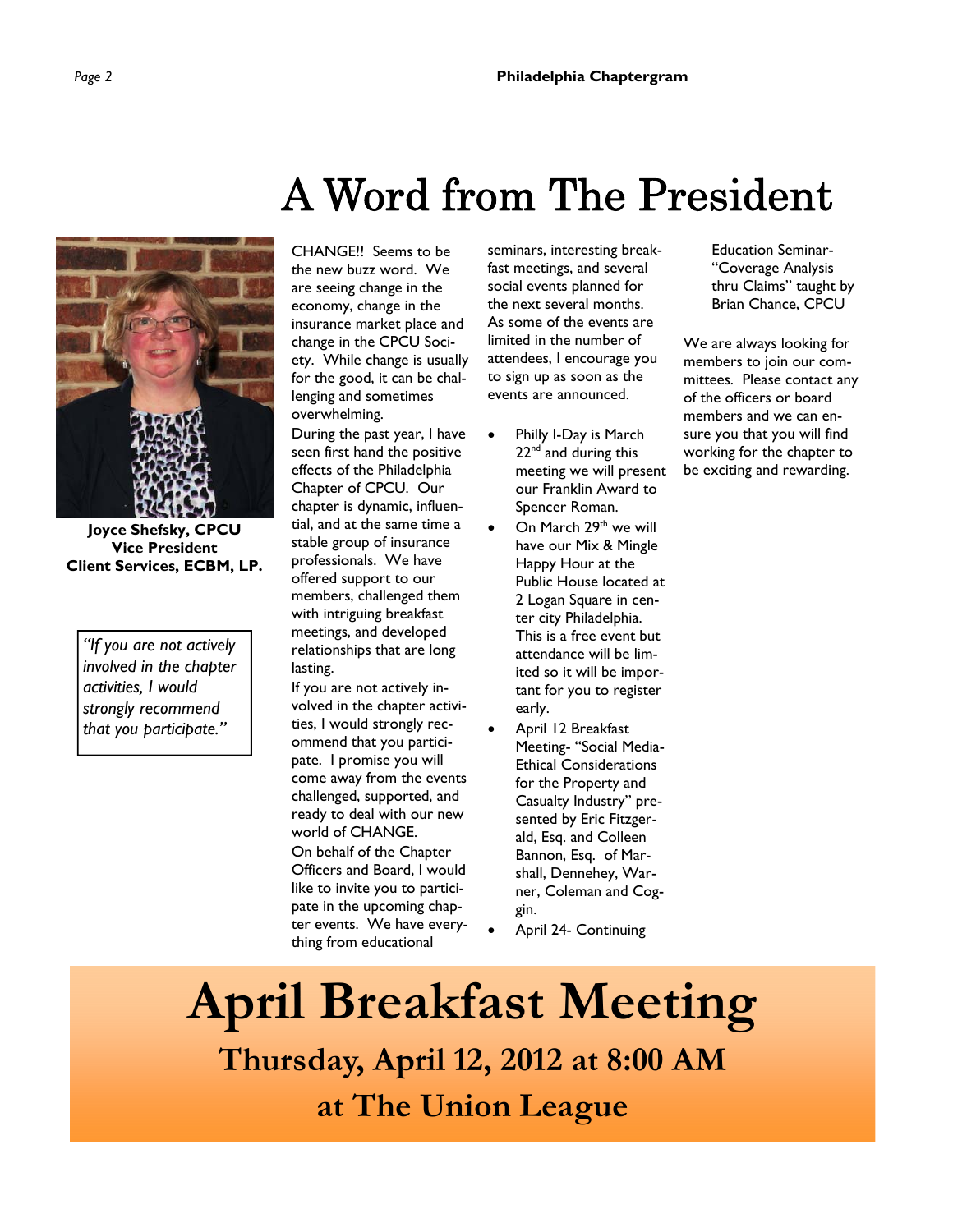### Remembering

#### **Dr. Edwin Scott**

**Overman**, CPCU, born Aug. 26, 1922 in Hope, Arkansas, President Emeritus of The Institutes (formerly American Institute for CPCU and Insurance Institute of America), age 89, died on January 26, 2012 in West Chester, PA. Ed joined the American Institute for CPCU in 1953, and was elected president and CEO of the Institutes in 1966 until his retirement in1987, at which time Development Hall on the Malvern campus was renamed Overman Hall in Ed's honor. He then served as a lifetime member of the Board of Trustees, observing 50 years of service to The Institutes in 2003.

Dr. Overman was inducted into the Insurance Hall of Fame in 1989, received an honorary Doctor of Letters from Olivet College in 1985, and was the first recipient of the prestigious Franklin Award from the Philadelphia CPCU Chapter in 1983. He received many other awards of recognition. He served on the Board of Directors of Harleysville Insurance and RLU for a number of years.

#### By the time of his retirement, Ed was likely the most well-known, most respected, and most influential person in propertycasualty insurance educa-

tion. He spent most of his

time on the road, regularly meeting with insurance company CEOs and other industry leaders to promote the cause of professional development and ethics. Despite his high stature in the insurance industry, Ed was a humble man. He was a much-loved leader, teacher, and friend. He will be sorely missed by all who knew him.



**Dr. Edwin Overman, CPCU 1922—2012** 

**Kevin Kless**, a graduate of Temple University's risk management and insurance program, was killed in a tragic assault on January 14, 2012.

Kevin started his insurance career as a claim representative at Berkley Mid-Atlantic Group in 2010 after graduating from Temple where he was a member of Gamma Iota Sigma. Kevin was working toward his CPCU designation, having taken CPCU 510 and 520.

He enjoyed snowboarding and golf. He had just returned to Philadelphia to start a new job after living in Harrisburg when he was fatally assaulted by three men after an evening in Old City with his girlfriend. Kevin was enthusiastic about his insurance career and continuing his insurance education. He will be fondly remembered by all who knew him and deeply missed.



**Kevin Kless**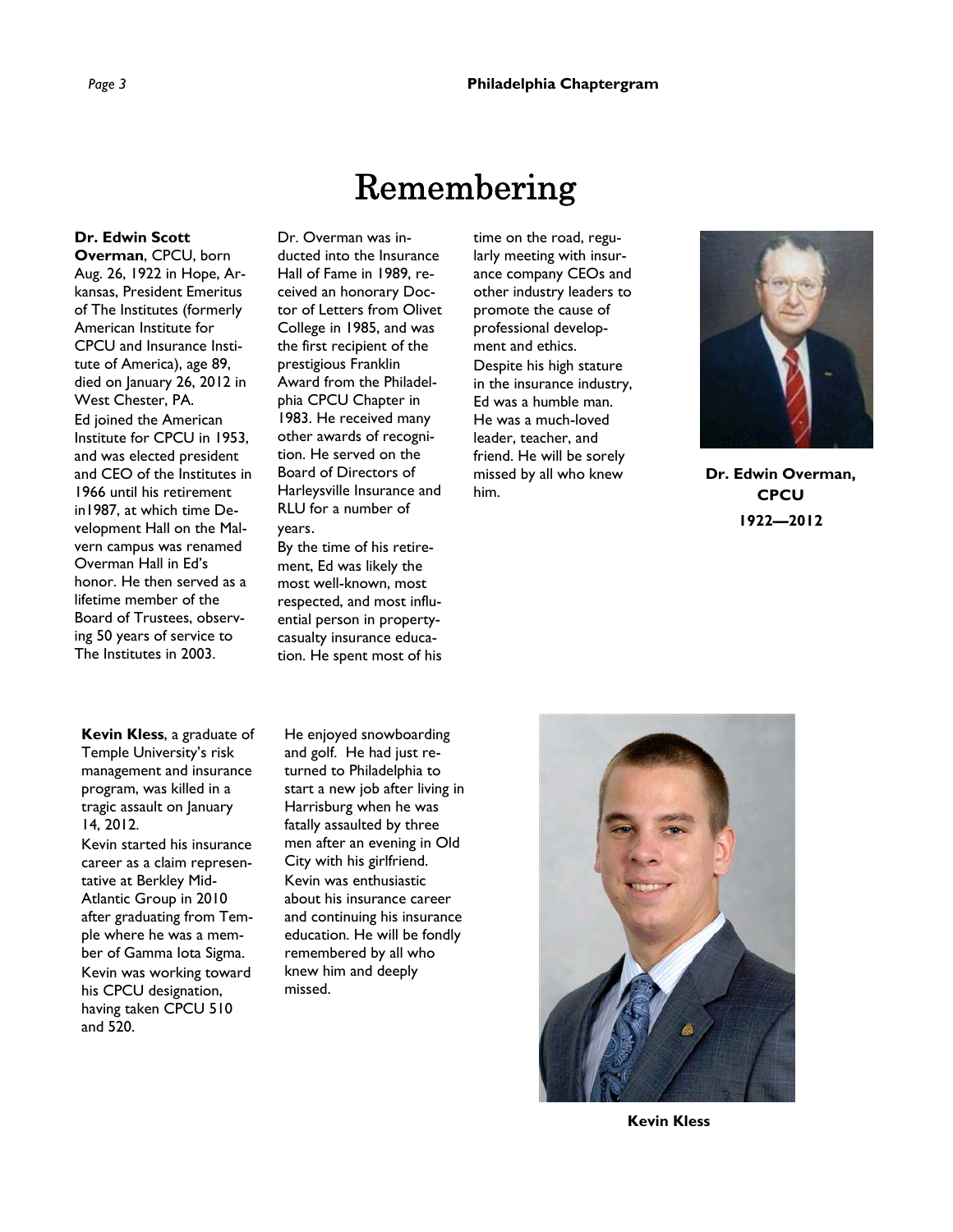### Equipping the Knowledge Worker for a World Powered by Google

Haven't you considered – at least once – that everything that's known will soon be freely available on the Internet? The immediate implications of that thought is that insurance professionals like us, who pride themselves on having an extensive understanding of a relatively specialized knowledge set won't be as valued.

While an insurance professional's knowledge is important, it's what they do with that knowledge that is essential. The Institutes wants to equip insurance professionals with the skill set they need now, and in the years ahead. To that end, The Institutes are actively working to move its content and the assessment of that content to a higher cognitive level.

There are several approaches for describing cognitive levels. Perhaps you recall the verbs used in The Institutes' educational objectives; these verbs align with the cognitive levels in Bloom's Taxonomy. For example, "list," and "describe" require lower cognitive skills than "justify," and "recommend." How is this change in cognitive level evidenced in The Institutes' content? Current Institute students are seeing more of these applicationbased educational objectives than were used in the past. The Institutes' content reflects these higher cognitive levels by including elements such as "Apply Your Knowledge," "Knowledge to Action," and "Reality Check." The first two elements challenge the student to immediately put into practice the content that has been presented. In most instances, these elements include a snippet of a relevant fact situation, a challenge to the student, and feedback the student can use to verify their understanding.

Reality Checks connect content to real-world events, and instill the fact that unlikely events and circumstances are the reason insurance is a wise purchase – and that a seemingly mundane fact may be extremely relevant. Additionally, The Institutes' content regularly includes case-based activities that put into practice knowledge that was presented at lower cognitive levels. Modeling higher cognitive levels in The Institutes' content is an effective means of teaching higher cognitive skills that translate to improved on-thejob performance.

The Institutes' examination questions are tied the educational objectives. As The Institutes' content moves to a higher cognitive level, so do The Institutes' assessments. Consequently, higher cognitive content will have more challenging questions, and questions at require students to apply their knowledge to fact situations, and draw conclusions.

The Institutes understands the challenges insurance professionals face in a knowledge-rich world. While Google can return millions of results in a fraction of a second, it takes an individual with an established framework of understanding to filter the relevant from the irrelevant. The Institutes will continue to include pertinent facts in its content, but the push is on to drive learners to put that education into action in the coursework so that it can be drawn out again when needed in the real world.



**Connor Harrison, CPCU, AU, ARe, ARP, AIAF, AAM Director of Custom Products The Institutes** 

*"While an insurance professional's knowledge is important, it's what they do with that knowledge that is essential."*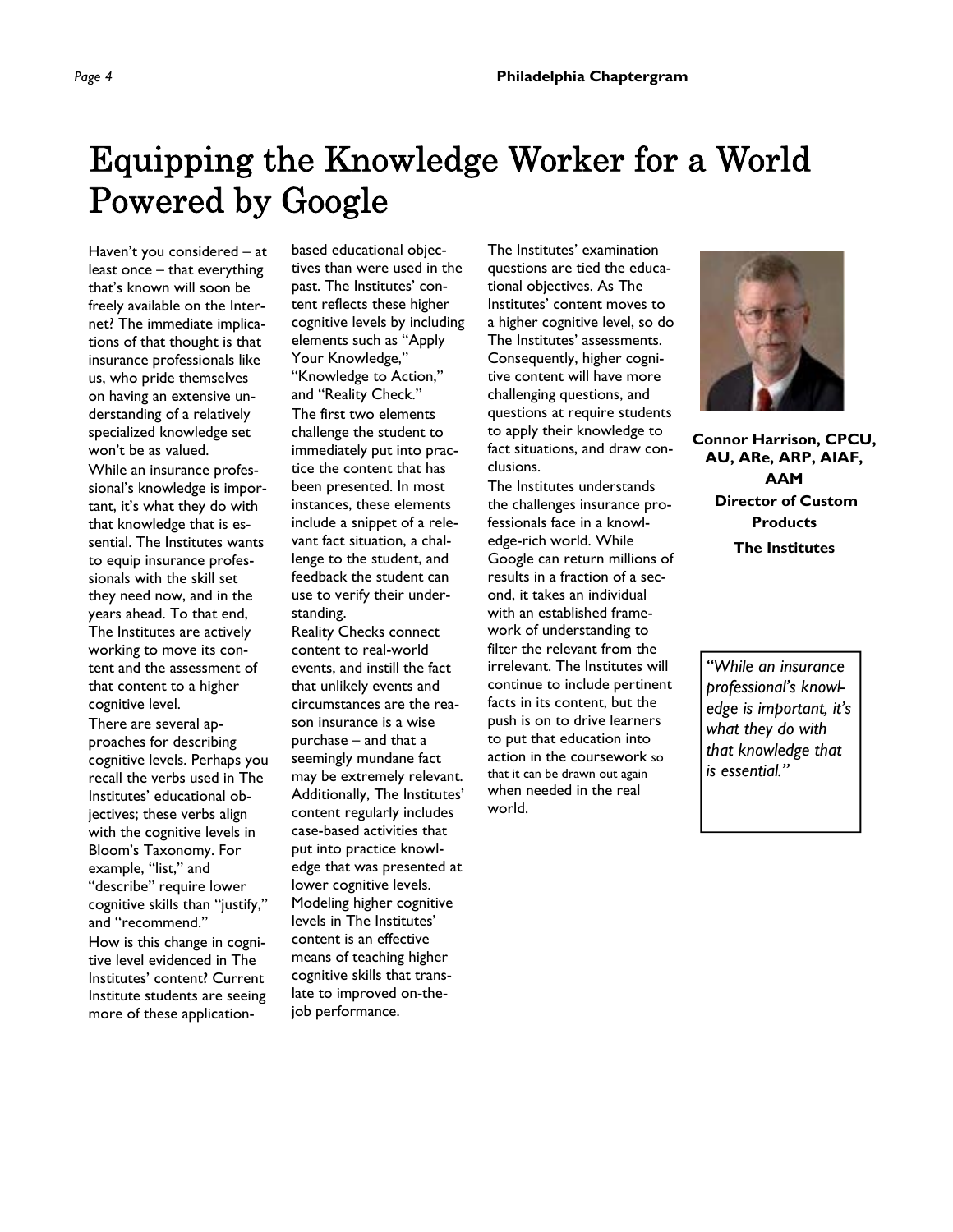*Page 5* **Philadelphia Chaptergram** *Page 5* 



#### **Scholarship Grant Program**

In furtherance of our commitment to education, The Philadelphia Chapter of the CPCU Society has established a Scholarship Grant Program to make annual academic grants-in-aid to those applicants meeting certain eligibility qualifications and selection criteria. The fund and grant amounts vary each year and are at the discretion of the Board of Directors. The amount of each individual grant will vary, generally between \$250 and \$1,500 depending on the budget and the number of worthy applicants during any given year. The Board has allocated a \$4,000 fund for 2012.

#### **We are now accepting applications for the 2012 Scholarship Awards.**

Completed applications must be mailed *(e-mails or faxes will not be accepted)* to:

Philadelphia Chapter of the CPCU Society c/o Donna O'Brien - Scholarship Committee Chair 320 North Woodmont Drive Downingtown, PA 19335

*Application forms are available from a link on the Chapter website.*

All application materials must be received by April 1, 2012.

#### **Awards will be presented at the May 17, 2012 Philadelphia Chapter Meeting at the Union League.**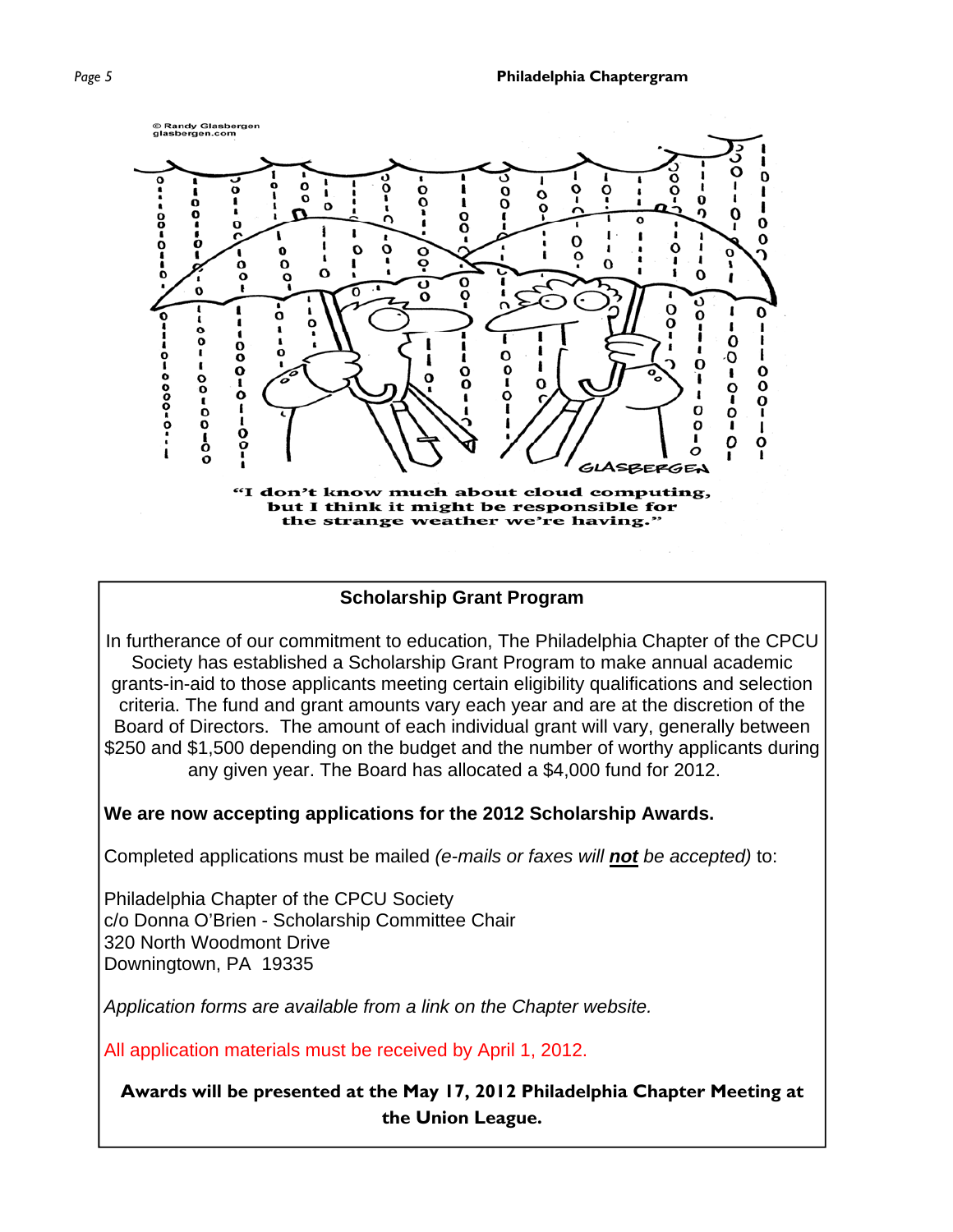# Wine Tasting Social





Chapter members sample Argentinian wines at ECBM on February 2





**Upcoming Social Event: Mix & Mingle Happy Hour at the Public House**  2 Logan Square Philadelphia

March 29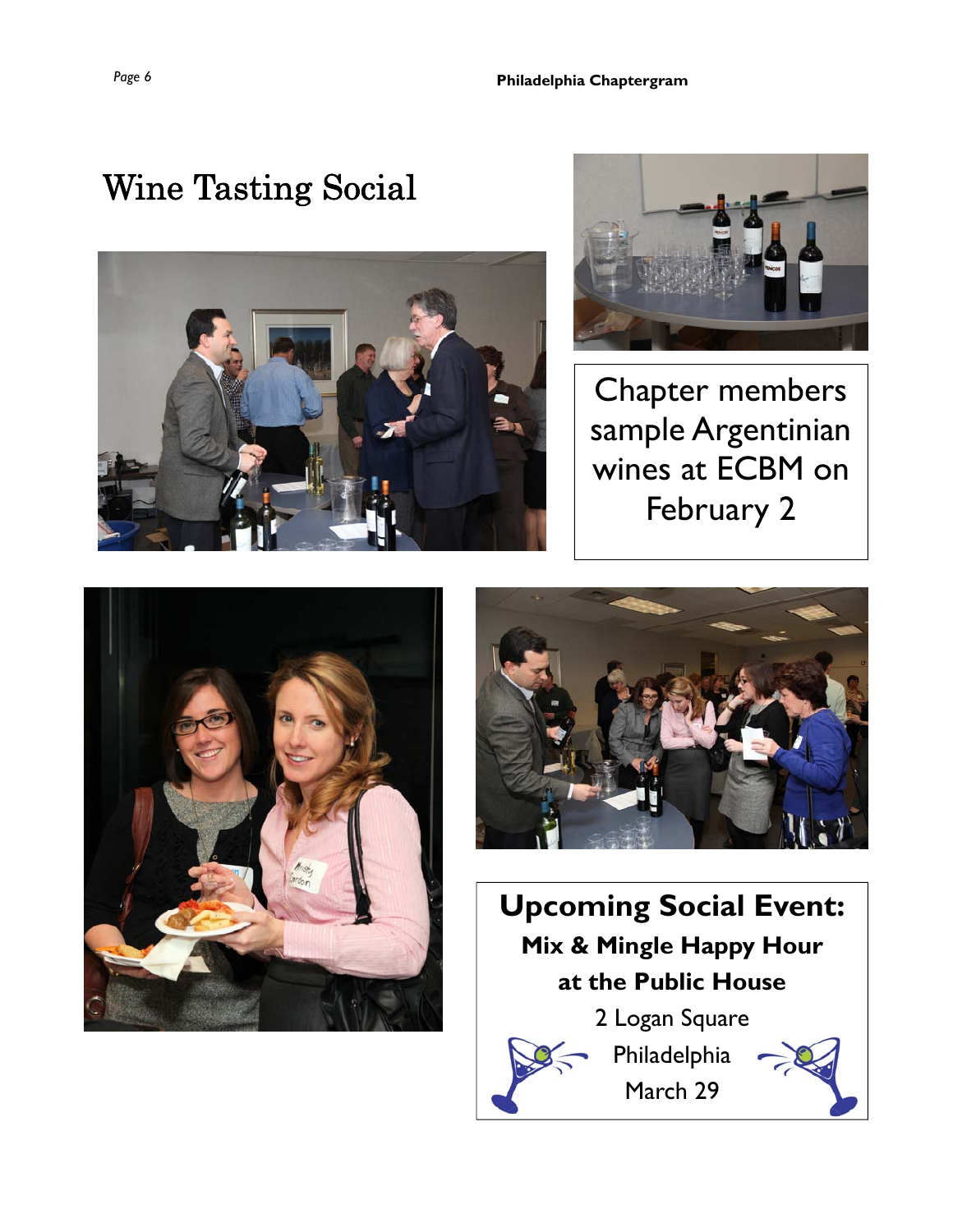### January Breakfast Meeting

**Stephen J. Johnson**, CPA, Deputy Insurance Commissioner for the Office of Corporate and Financial Regulation for the Pennsylvania Insurance Department, presented on the Future of Solvency Regulation at this past January's breakfast meeting in the Union League.

It is no shock to the insurance industry that catastrophic events can disrupt businesses, and in desperate situations, entire markets. Regulators on all levels have leveraged many resources over the past few years to re-examine how companies are evaluated to protect against future failures, particularly those that put the financial and insurance systems at risk.

We have already seen some regulatory changes occur, including but not limited to, creation of the FSOC (Financial Stability Oversight Council), the creation of the FSB (Financial Stability Board, formerly FSF), and an overhaul of IAIS (International Association of Insurance Supervisors) principles on the global frontier. Additionally, other regulation overhauls of current regulatory systems have taken the form of an NAIC SMI, a Revised Insurance Principles from IAIS, and Solvency II in Europe. The NAIC is currently debating accounting standards and capital requirements as well. The effectiveness of separate reporting using Statutory Accounting Principles is a hot issue. The group of Insurance Com-

missioners is examining whether Statutory Accounting Principles are superior to GAAP or international accounting standards. Additionally, studies on Risk Based Capital (RBC) requirements have also been conducted. Concerns include how to consider "missing risks" such as catastrophe and operational risk. The NAIC agrees that overreliance on modeling capital is common throughout the industry.

Group Supervision over holding companies has become a focal point of regulatory improvement. There are major changes to the Model Holding Company Law and Regulations that require more filing with the NAIC, which will help to address such issues as regulatory oversight over derivatives. A new form will be utilized in the data collection process, adding to the NAIC's impressive pool of data. The new Form F – Enterprise Risk Report will be filed by the holding company and include information such as their business plan and a summary strategies for the next twelve months, any negative movement or discussions with rating agencies, and expected liquidity levels to help understand the interconnectivity on both the micro- and macroeconomic levels. The NAIC also developed Own Risk and Solvency Assessment (ORSA), which represents another major

change in information disclosure. Collected data will comprise of the company's ERM Framework, description of the Risk Management policy, quantitative measures of risk exposure in both normal and stressed conditions, etc. Mr. Johnson stated that the key questions asked through ORSA address the company's overall strategy, level of risk they are willing to assume, key risks, amount of capital needed to cover risks, and the policies and fail-safes in place to keep the risk within the predetermined tolerance levels. Driving the risk level assumed by Property and Casualty insurers is underwriting principles and procedures; a critical area to evaluate.

Mr. Johnson informed us that the "Feds are joining the party" through the oversight of the Federal Insurance Office (FIO), created by the Dodd-Frank bill, as well as the Financial Stability Oversight Council. Underlying the Federal government's involvement is the subject of systemic risk. Factors used to identify a Systemically Important Financial Institution (SIFI) include size, lack of substitutability, interconnectedness, leverage, and liquidity. The insurance industry's stability means that very few insurers could be considered systemically risky.

As with any new regulations, there are some un-



**Mary Ann Cook and Stephen J. Johnson** 

assuring the industry that the inevitable additional costs will be beneficial. Mr. Johnson advises all to take a long-term approach to regulation.

A long-term approach will allow regulators to continue their successful track record in avoiding paying for insolvencies through higher guaranty fund assessments. Pennsylvania specifically has gone 7 straight calendar years without an insolvency of a domestic insurer, and by Mr. Johnson's count has saved 96 companies from insolvency since 1997. The frequency of insurer insolvencies has consistently decreased for the past few decades, unlike other financial sectors. Overall, the future of the regulatory environment looks bright because of the recent improvements made by the NAIC.

 …. **Russell Wainwright and Greg Wommer**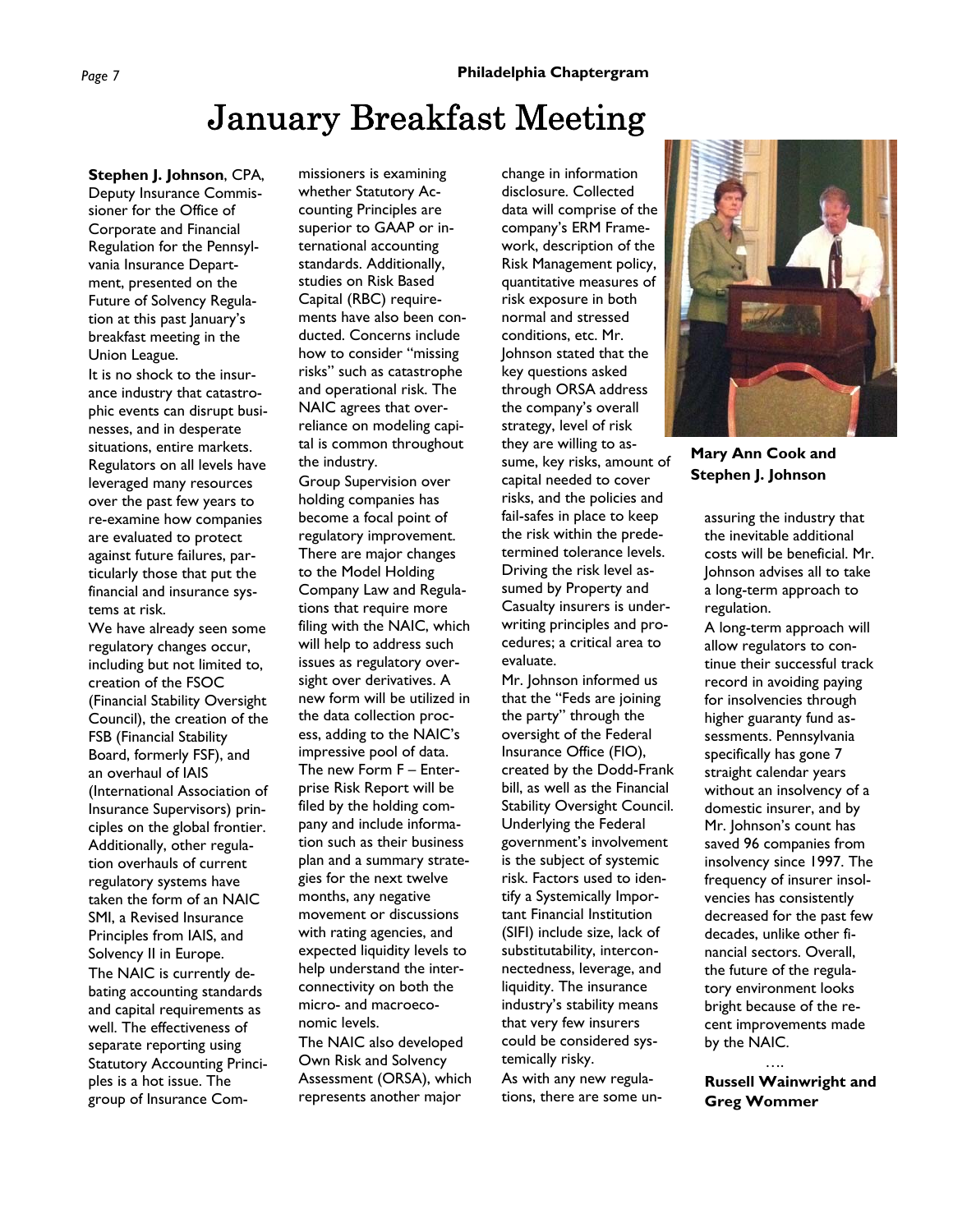**Joyce Shefsky presents awards to students.** 

### Fire Safety Awards

The Philadelphia Chapter honored the winners of its 28th annual Fire Safety In The Home essay contest on November 17th during the Council Rock School Board meeting. Students in the Council Rock elementary schools were invited to write essays or create posters on the subject of fire safety during National Fire Prevention Week, Oct. 9 to 16. Each school in the district submitted its top entrants for the final judging. A panel of judges was comprised of school board member Bernadette Heenan, Northampton Township Fire Marshal Frank Fenton and former

Northampton Township Supervisor Pete Palestina, CPCU who is the coordinator of the contest for the CPCU group.

 …… Additional photos can be seen at the chapter website.

ś.

**Juliana Lupo 1st Place** 



**Hailey Brown 1st Place** 

第 全部  $0a+$ n surt  $\epsilon$ はそうれせて)

ca cines

笽

**Gavin Sikria 1st Place** 

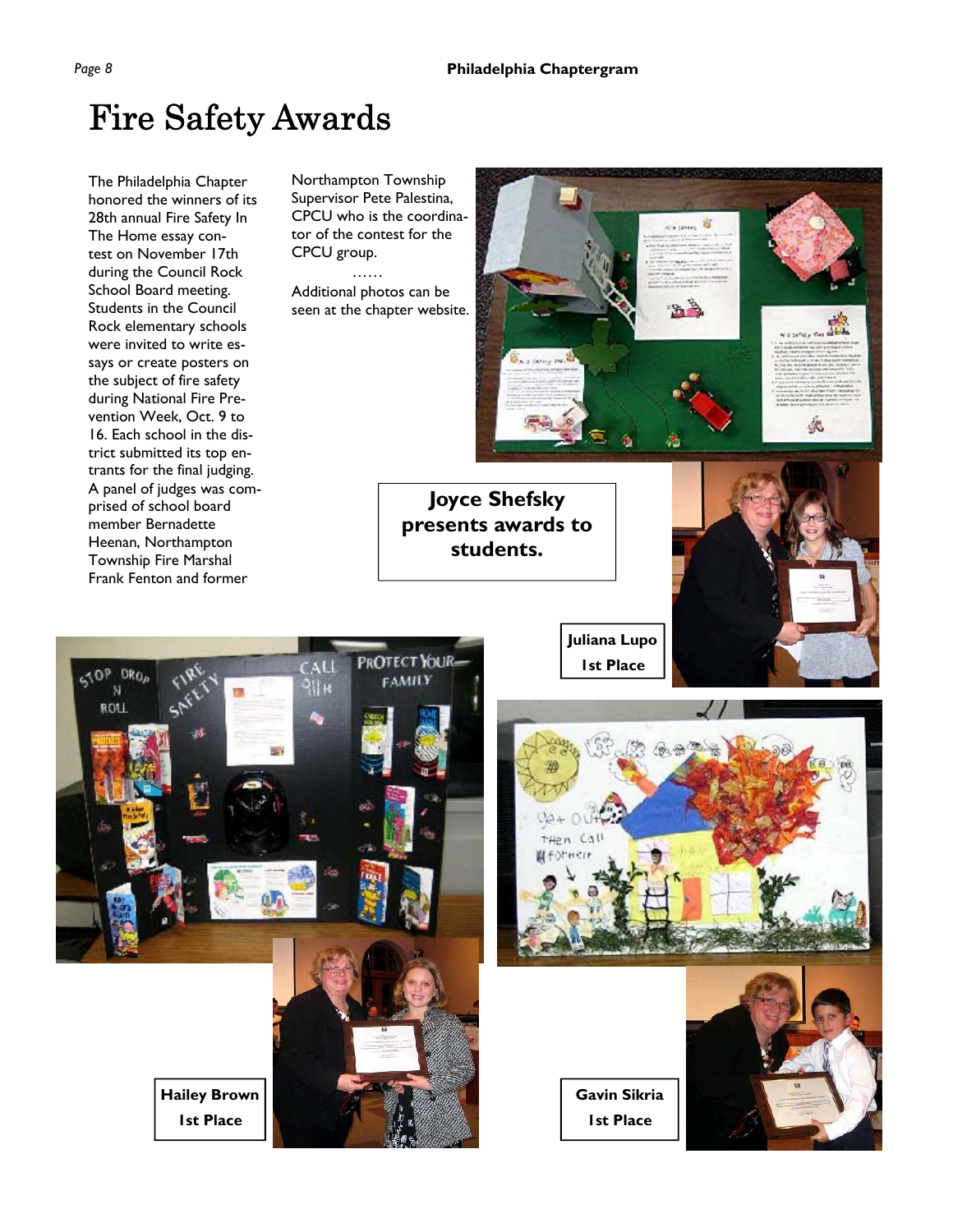### February Breakfast Meeting



Members of the insurance industry gathered for the Philadelphia CPCU Society Breakfast Meeting at the Union League to discuss the current state of the reinsurance market. The CPCU Society was happy to feature Michael O'Brien from Aon Benfield Fac Inc., John Vasturia from Munich Re America, and Andrew Zatrow from Gen Re as panel discussion leaders. The discussion throughout the morning centered generally on RMS 11, the Risk Management Solutions' Version 11, a loss estimation model intended to utilize specific structure and coverage data for most insured risks. One of those risks being Property CAT. The panelists started off talking about the CAT issues from 2011 and if we are likely to face more property CAT in the future. The impact of RMS 11 will be heavy as insurers are implementing this model for these risks. With all the recent catastrophe losses, the RMS 11 revised hurricane model

has led to an increase in the U.S property catastrophe pricing.

RMS is a model on how to view risk. The RMS 11 version is different from previous models because it incorporates inland filing rate changes including effects of wind losses, a new storm surge model, historical hurricane frequency rates by region and state, emphasis of critical exposures, decreased impact of secondary risk modifiers, and updated regional building practice considerations. The panelistsput forward the implication for companies to look at the drivers for their book of business that are powering the model.

Market opportunities are something that insurers are looking to and the suggestion is that the next opportunities are going to be in environmental liability because it is required more now and is in need. There is also an opportunity for the pharmaceutical and life science business in the future.

In the next topic, the panel-

ists discussed the exposures that are in the most trouble, the exposures that are most likely to be "keeping you up at night." They referred to a review published by MIT and Princeton University which stated that "today's 100-year floods' may happen every three to twenty years." We are facing a much higher rate of risk with climate change that could make storms reach landfall more frequently. It is unbelievable to think that storms could occur more regularly and the amount of loss that will be exposed. There are a lot of unknowns in insurance. Some of the increasing exposures are aggregation issues, hurricanes, earthquakes, man-made risk, terrorism risk, social media risk, and the idea of cloud storage and cloud computing risk. The main issue still remains with these risks, how bad they really are.

The question that was raised next was what the landscape will look like in a five year timeline. The belief is that retention will be up, people will be buying less, and there



**Article by Alexandra Martin**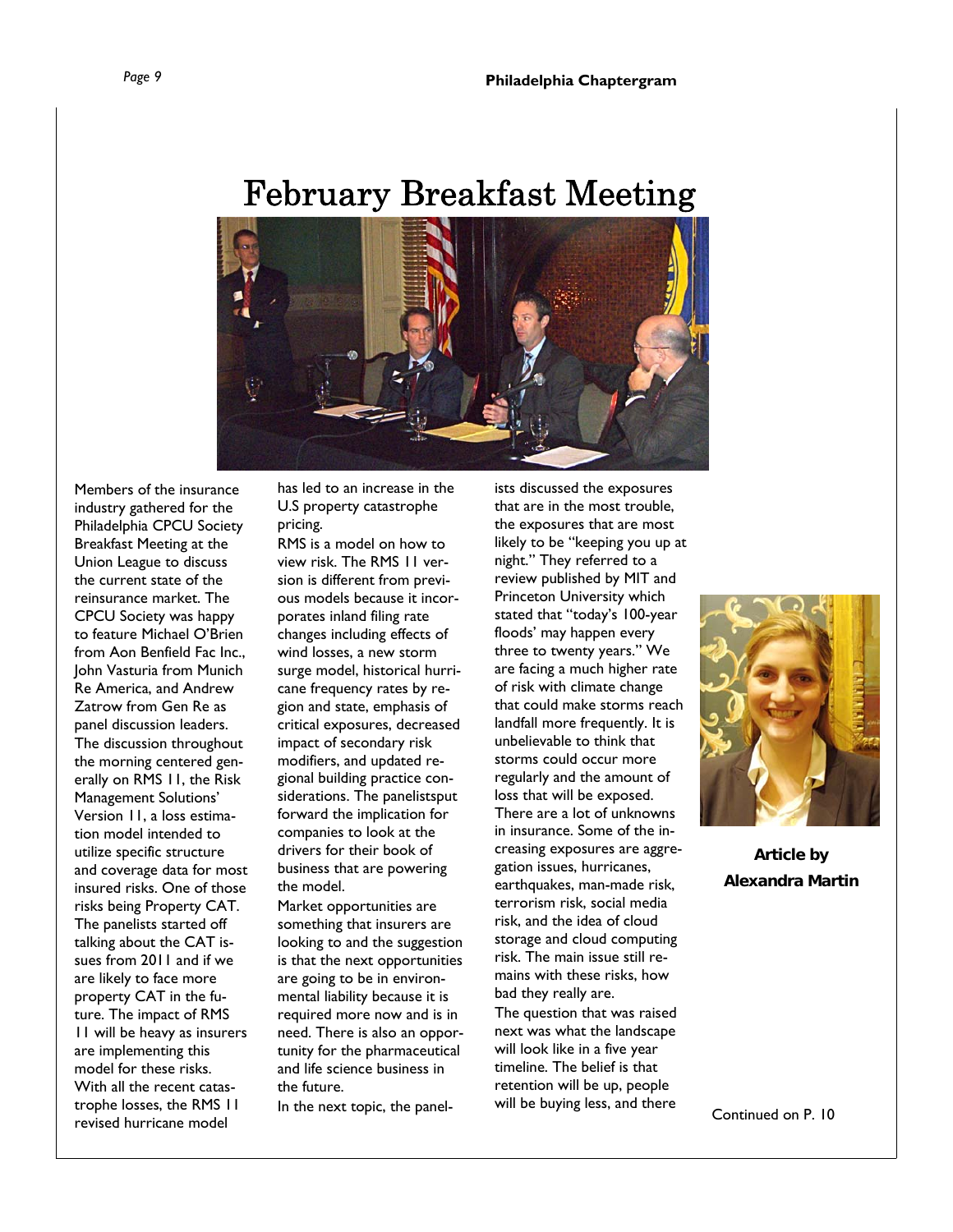#### **"Practical Coverage Analysis through Claims Examples"**

*by Brian M. Chance, MBA, CPCI, AIC Vice President of Claim Services, ECBM, LP* Approved for 2 CE Credits in PA and NJ

#### **April 24, 2012 3:00 – 5:00 p.m. ECBM, LP**

300 Conshohocken State Rd., Suite 405 West Conshohocken, PA 19428

Followed by a "live" social networking opportunity with light refreshments pro‐ vided compliments of The Philadelphia Chapter.

### **Cost per person: \$35.00 including CE filing Register by April 5, 2012 at**

**http://philadelphia.cpcusociety.org**

#### February Breakfast Meeting, Cont'd from P. 9

will be less of an opportunity to grow businesses. Market cycles are forecasted to be shorter, more localized, with an increased use of analytics for risk selection and pricing, and regional changes for certain areas. Demographics are going to change, the industry is looking to shift towards younger, new professionals, and there is going to be an increase in regulatory issues and effects from economic factors.

Finally, the meeting wrapped up with the effects on models for insurance. Risk selection is back because of the interest rate issue, and facultative reinsurance has recently been lower. The panelists' advice to everyone in the industry is to have faith in your model you use, and be courageous enough to make the call with the proper underwriting capabilities.

## Thanks

Thanks to the following people for their help in producing this issue of the ChapterGram:

> Theresa Gregory Barry Shefksy Glen Vaughan

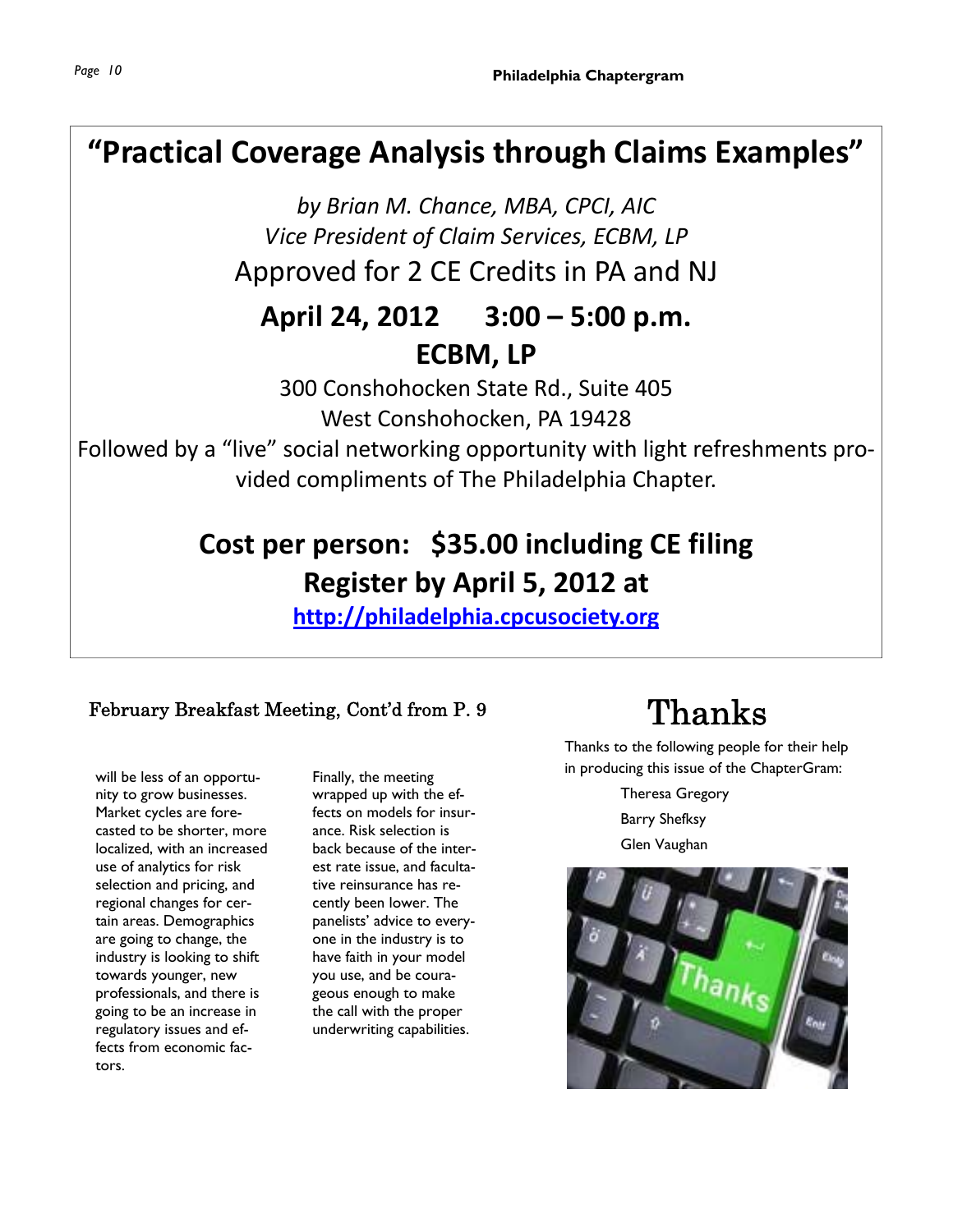## Temple Case Competition

Chapter President Joyce Shefsky, Past Chapter President Mary Ann Cook, and Board Member Theresa Gregory served as judges during Temple University's Fox School of Business Fall Semester Risk Management and Insurance Case Competition.

Temple Professor Norman Baglini, one of the leaders of this program, champions it as a way for "insurance professionals to prepare for their careers."

Seniors participate in this real-world risk analysis exercise as a capstone to their course work. The students form teams, and each team prepares a risk exposure assessment and treatment for a company selected by the team. The teams must use publicly available information in the exercise. The teams then compete to

"win the business" of the company they selected

through a written and verbal presentation of their evaluation and recommendations.

Panels made up of three judges play the role of decision-makers at the companies, posing questions and challenging assumptions. Each panel picks a winning team and offers real-world feedback to the students. The teams chose a variety of companies, including Darden Restaurants, builder D.R. Horton, trucking/ shipping provider Werner Enterprises, and Green Mountain Coffee.

 ….. **Theresa Gregory, CPCU** 

> **Andrew Goduto, Donita Stevens, Teron Richardson**



**Dr. Baglini, judges, and winners.** 





Leah Sofield, Heather Barbera, Christine Morrison **Amit Neuman, Mark Treml, Mike Butler**